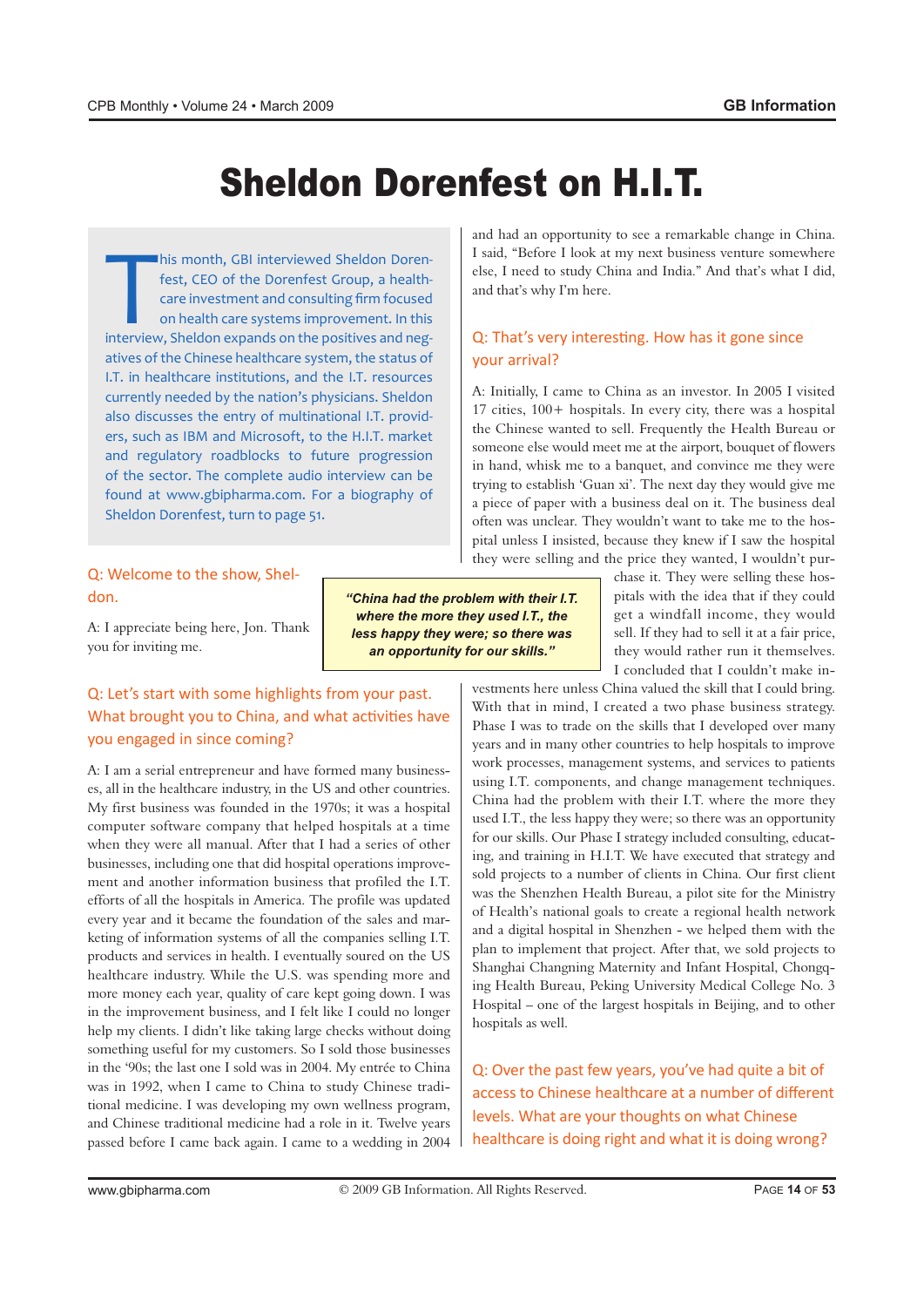A: The Chinese healthcare system is one of the most efficient healthcare systems in the world. Mechanically, the doctors are liver a lot for a low price. The employees per bed at hospitals in very good, and the price of their services is very low - they dethe US are 5 to 1; employees per bed here are 1 to  $1\frac{1}{2}$ . That is a measure of their efficiency, but there are many other measures. On the other hand, in many ways, the Chinese healthcare system is one of the most primitive industries in China, in the ments have been made in them. In healthcare, the investment sense that other industries are state of the art, and big investhas been small, and the look of the hospital is fairly primitive. When we came here in 2005, Phase I of the healthcare reform was pronounced a failure. It took the Chinese government four years until 2009 to come up with a revised policy. The revised ment disagree as to what the policy should be, so the policy policy is ambiguous. Many people within the Chinese governinvolves a lot of pilot programs, and the pilot programs are not that clear. So, healthcare reform is going to be a very slow process. The one thing that will happen is that more money

is going to be spent, because rural people are going to get basic care - there is going to be more money spent on health and more people getting healthcare than got it before.

#### Q: One area that seems

comparatively clear is healthcare information technology and the organization of information within the healthcare network. What do you see going forward from a healthcare information technology perspective?

A: China has been investing in information technology since ning of the current decade, when they started investing in I.T. the late '80s, primarily in financial systems, until the beginsystems for clinical services. The typical situation in China is, as they add more and more I.T., they add work instead of take away work. In China, as a very efficient country, that's a no-no - you don't add work. So the hospital leaders who run these hospitals are very unhappy and hesitant to invest more, but they know that they must invest more and are frustrated as to how to do that efficiently. That environment establishes the care reform, there are eight pillars supporting four girders, as opportunity for our message and our business. In the health-China likes to describe things, and one of those eight pillars is information systems. Whatever value information systems were before, they are more important now. While the opportunity for products/skills/services from the West exists here in China, it's just very difficult for the Western mind to adjust to China. Many of the organizations that have come here to look at the H.I.T. market, have come here and gone back home, because they could not adjust to the situation here. That's an important thing to learn how to do; there is a big market here in H.I.T.

#### Q: What specific resources do you think physicians need in China to aid their decision making process and allow them to practice better medicine?

A: All people who need healthcare in China start out with a visit to a hospital outpatient clinic. For example, one of our clients, Peking University Medical College No. 3 Hospital has 8,000 outpatient visits per day. That is a lot of activity. The registration process gets the patient to a clinic, and then they manual hospital (which isn't true of Peking University No. 3 wait in line to see the clinician. The clinician, if it were an all-Hospital) the physician would be writing orders, writing in the pital, and writing on various forms to make sure that he has a outpatient medical record that the patient brings to the hosnot not pay him for the patients he has seen. One place where record of every patient that he sees, so that [the hospital] canautomation is very valuable for the physician is an outpatient physician workstation that would allow some of the steps to be done once instead of multiple times and would improve

"In the healthcare reform, there are eight pillars supporting four girders... and one of those eight pillars is information systems. **Whatever value information systems were** before, they are more important now."

the efficiency of the physician so that he can see more patients. One station is that in China there is a problem with the outpatient workgovernment policy, which some hospitals follow and some hospitals don't, that says you have to hand-

write in it and you have a computer, you would have double write in the patient's outpatient record. So, if you have to handthe work. You either need to get an exception to the policy, not follow the policy without an exception, or follow the policy and do double the work. Sometimes that problem is not seen until after the system is implemented. That other area where the physician can be helped is with EMR [electronic medical record]; the physician does a lot of things that could be made easier and faster with an EMR.

## Q: How about computerized order entry, whether for procedures or for prescriptions? Do you find that there is room for efficiency on the physician side. or would that contribute more toward operational efficiencies in the pharmacy part of the hospital?

ders. In a partly automated situation, he also writes the orders. A: Presently, in the manual system, the physician writes the or-If he has an outpatient workstation, he could enter the orders into the computer and communicate them to all of the service sician has to hand-write in the outpatient record, it makes the departments; that makes the hospital more efficient. If the phyment the system, the physician can be more or less efficient on physician less efficient. So, depending upon how they implethe order entry process. On the inpatient side, we are finding that it is sometimes better to let the physician evolve into the order entry process. If the physician is a computer whiz, then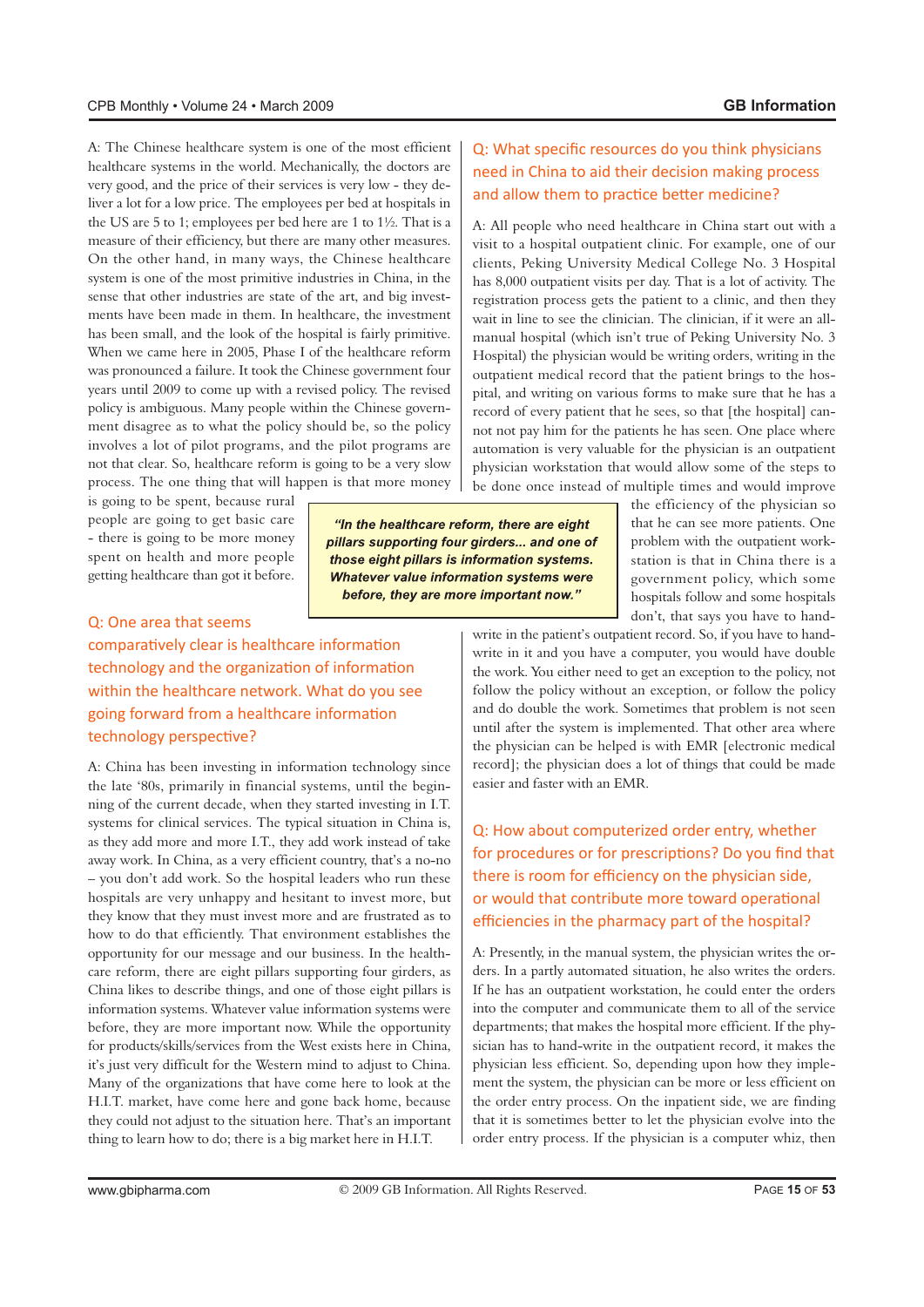let him enter the orders as soon as he wants. If the physician is hesitant about the computer, then let him wait and keep the order entry process the same, and let the physician get used to the electronic medical record and its benefits.

Q: Have you found that there is stronger interest from certain stakeholders versus others? For example, are the pharmacies more interested in implementing H.I.T systems, versus physicians, versus the general administrators? Are there any stakeholders that seem more or less motivated to move forward in the healthcare LT, area?

ment. Most people are happy doing the work the way they have A: In many cases, the motivation comes from the I.T. departbeen doing it. They have too much work to begin with, and they know that if they have to change, it will be more work. There isn't a lot of motivation from the people until they get

a bad system. When they get a bad system, then they are motivated to make it better, because it is creating inefficiency for them, something they don't like. The ancillaries, often the laboratory, see the benefit; the

pharmacy sees the benefit; the radiology department sees the benefit. Depending upon the situation, one system may come mation systems (LIS)] installed in Chinese hospitals than any before the other, but there are probably more [laboratory inforother clinical application. Pharmacy systems are installed more cial work, simply making sure that the money gets accounted than LIS, but frequently, the pharmacy system only does finanfor, whereas LIS could be a more comprehensive system.

#### Q: Interesting. So the pharmacy system is not actually checking for contraindicated medicines in certain patients or adverse reactions between medications....

A: In between money and adverse reactions are lots of benefits for the pharmacy, so more advanced users are getting more tions, and other benefits. The contraindications and allergic benefits, such as inventory control, aid in filling the prescripreactions are really not being used in China yet.

Q: Several large corporations, IBM and Microsoft, for example, have recently come to China in the healthcare technology area and started some preliminary activities. What is the competitive landscape from your perspective? Who's here and is there room for a large number of other

#### companies? At what area of the value chain do you see competition being more or less intense?

nese healthcare market selling hardware and various other A: IBM is probably the biggest western company in the Chiproducts for many years. It made its first consulting sale in September of 2005, and the Dorenfest China Healthcare Group was part of that sale. The sale was to Tongren Hospital in Beijing. We are also partnering with IBM in Hong Kong. est in China for Hong Kong software, because Hong Kong is ing their software for the China market. There is a great inter-Hong Kong Hospital Authority was thinking of commercializone of the most advanced users of I.T. in health. IBM probably has 15 to 20 clients right now and is currently the number one opment, some of their consulting is strategic planning, and consulting firm. Some of their consulting is product develsome of their consulting may take on variations between those things. IBM has a good opportunity here as long as they apply their Western mind in the Eastern way, which they seem to be doing well so far. We are the number two consulting firm in

"The market that exists is very small; the potential market is very large. We are finding that wherever we educate, our message is resonating..."

China right now, and we have about half the clients that IBM has. The market that exists is very small; the potential market is very large. We cate, our message is resonating, and are finding that wherever we edu-

that is how our prospects are developed. Microsoft is a client of the Dorenfest China Healthcare Group. We helped them to create a China entry strategy, and they are now in the early vice, they will be a very big player in China. China's software stages of executing that strategy. I think if they follow our adplayers are going to mature, and a whole new generation of products will come about. Microsoft has the opportunity to be the leader, and that is a great position to be in. There are other ing around in ways that won't work. Some have proven that by western companies nosing around, and many of them are noscoming and going. Others are getting ready to prove that, but they still haven't gone.

Q: Healthcare data is a two-way street. What is your experience with getting data out of hospitals so that you can do some benchmarking and decide how to move forward? And as you implement more healthcare I.T. systems, there will be increasing amounts of data saved. What do you think the Chinese government will do with that data? Will they make it available to other parties?

able. The data is there. Even when they have a manual system. A: Based on history, [the government] won't make it availhospitals file a manual report with the health bureau. It's a confidential report, and you have to do a lot of things to get to see that report that is in the hands of the health bureau. Mak-